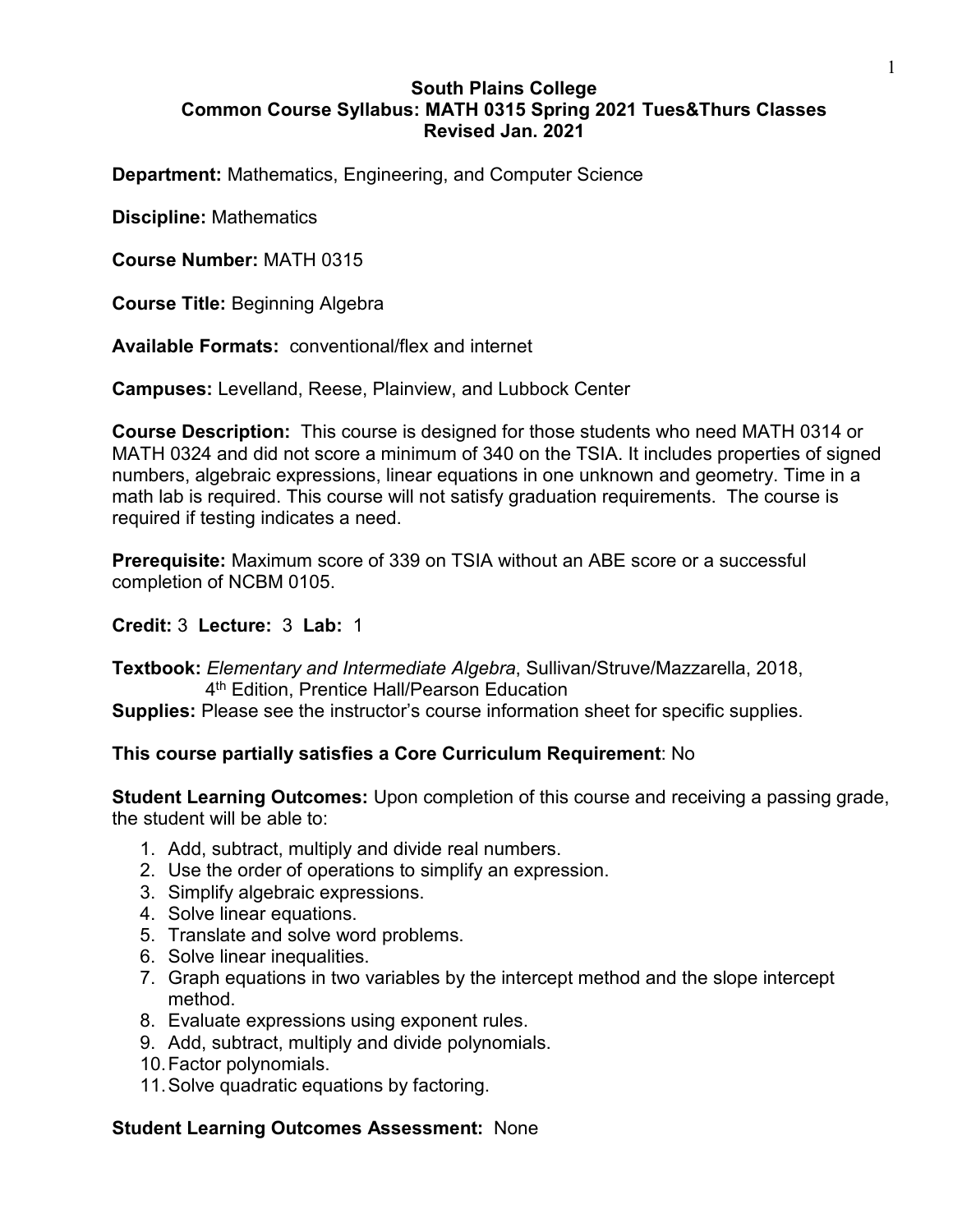**Course Evaluation:** There will be a comprehensive departmental final exam given by all instructors.

**Attendance/Student Engagement Policy:** Attendance and effort are the most important activities for success in this course. The instructor maintains records of the student's engagement throughout the semester. If a student scores less than 70% on 10% or more of the homework (HW) or quiz assignments on MML that student is subject to being dropped by the instructor. Individual HW problems may be redone to obtain a score of 100% on each HW assignment. Quizzes may also be redone until the quiz score is 100%. MML has been set up by your instructor to allow students to study and practice a concept until it is mastered. **ATTENDANCE**: The following will be considered as absences: sleeping in class, two tardies, ten minutes late, nonparticipation, disruptive behavior, leaving before class is dismissed, cell phone ringing, and any unauthorized use of the cell phone during class. A student that does not participate in class may be dropped by the instructor. Taking notes, doing homework, and working lab exercises are examples of participation. If you are **absent five times** throughout the semester you may be dropped with an X or an F by your instructor. If the instructor decides to meet face to face one time each week instead of two times due to COVID one absence will be counted as two. Absences are not considered excused or unexcused. They are just recorded as absences. **Please attend with a desire to participate and learn.**

**Plagiarism** violations include, but are not limited to, the following:

- 1. Turning in a paper that has been purchased, borrowed, or downloaded from another student, an online term paper site, or a mail order term paper mill;
- 2. Cutting and pasting together information from books, articles, other papers, or online sites without providing proper documentation;
- 3. Using direct quotations (three or more words) from a source without showing them to be direct quotations and citing them; or
- 4. Missing in-text citations.

**Cheating** violations include, but are not limited to, the following:

- 1. Obtaining an examination by stealing or collusion;
- 2. Discovering the content of an examination before it is given;
- 3. Using an unauthorized source of information (notes, textbook, text messaging, internet, apps) during an examination, quiz, or homework assignment;
- 4. Entering an office or building to obtain an unfair advantage;
- 5. Taking an examination for another;
- 6. Altering grade records;
- 7. Copying another's work during an examination or on a homework assignment;
- 8. Rewriting another student's work in Peer Editing so that the writing is no longer the original student's;
- 9. Taking pictures of a test, test answers, or someone else's paper.

**COVID-19 Statement**: It is the policy of South Plains College for the Spring 2021 semester that as a condition of on-campus enrollment, all students are required to engage in safe behaviors to avoid the spread of COVID-19 in the SPC community. Such behaviors specifically include the requirement that all students properly wear CDC-compliant face coverings while in SPC buildings including in classrooms, labs, hallways, and restrooms. Failure to comply with this policy may result in dismissal from the current class session. If the student refuses to leave the classroom or lab after being dismissed, the student may be referred to the Dean of Students on the Levelland campus or the Dean/Director of external centers for Student Code of Conduct Violation. Students who believe they have been exposed or may be COVID-19 positive, must contact Health Services, DeEtte Edens, BSN, RN at (806) 716-2376 or [dedens@southplainscollege.edu.](mailto:dedens@southplainscollege.edu)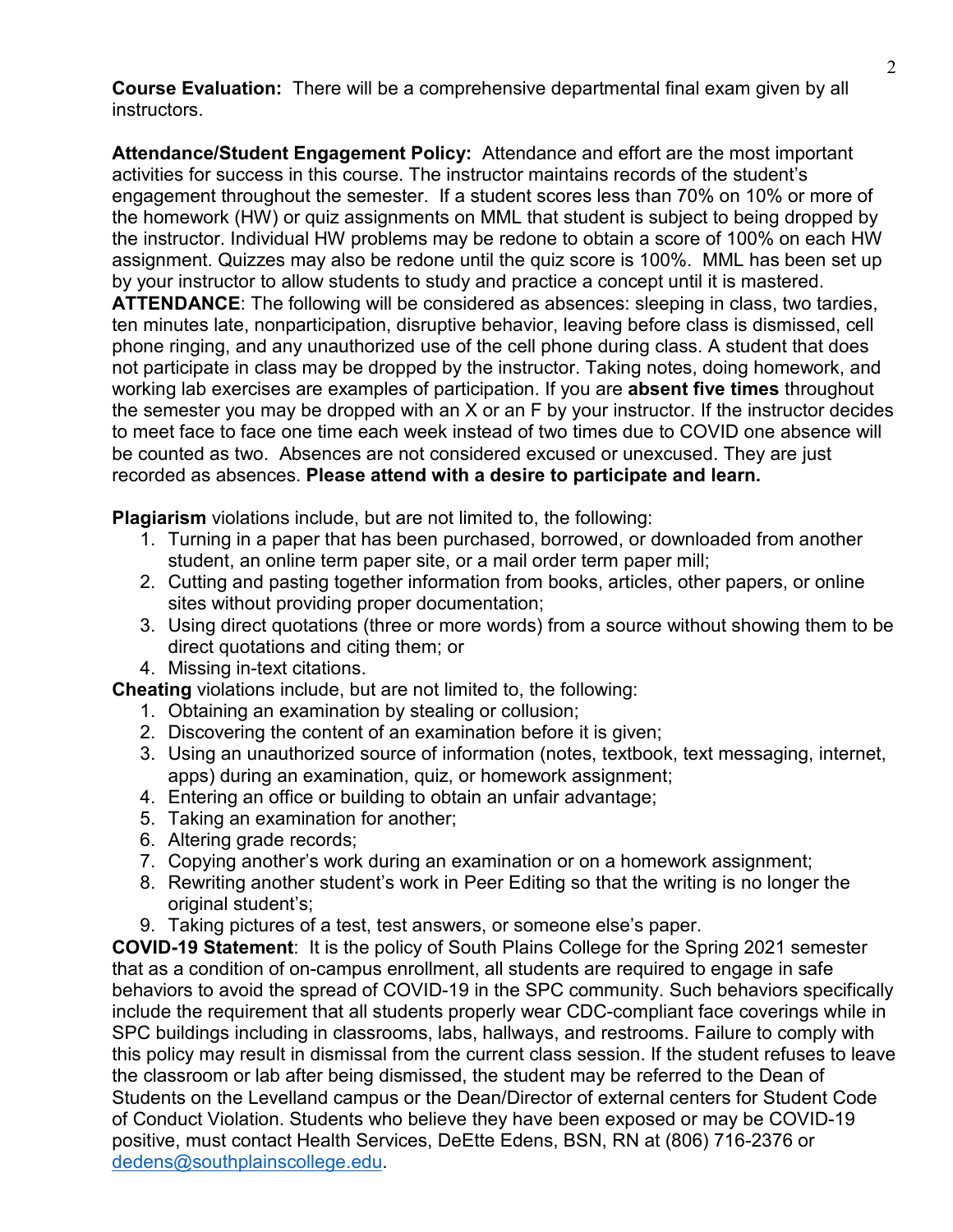**Student Code of Conduct Policy:** Any successful learning experience requires mutual respect on the part of the student and the instructor. Neither instructor nor student should be subject to others' behavior that is rude, disruptive, intimidating, aggressive, or demeaning**.**  Student conduct that disrupts the learning process or is deemed disrespectful or threatening shall not be tolerated and may lead to disciplinary action and/or removal from class.

**Diversity Statement:** In this class, the teacher will establish and support an environment that values and nurtures individual and group differences and encourages engagement and interaction. Understanding and respecting multiple experiences and perspectives will serve to challenge and stimulate all of us to learn about others, about the larger world and about ourselves. By promoting diversity and intellectual exchange, we will not only mirror society as it is, but also model society as it should and can be.

**Disability Statement:** Students with disabilities, including but not limited to physical, psychiatric, or learning disabilities, who wish to request accommodations in this class should notify the Disability Services Office early in the semester so that the appropriate arrangements may be made. In accordance with federal law, a student requesting accommodations must provide acceptable documentation of his/her disability to the Disability Services Office. For more information, call or visit the Disability Services Office at Levelland (Student Health & Wellness Office) 806-716-2577, Reese Center (Building 8) 806-716-4675, or Plainview Center (Main Office) 806-716-4302 or 806-296-9611.

**Nondiscrimination Policy:** South Plains College does not discriminate on the basis of race, color, national origin, sex, disability or age in its programs and activities. The following person has been designated to handle inquiries regarding the non-discrimination policies: Vice President for Student Affairs, South Plains College, 1401 College Avenue, Box 5, Levelland, TX 79336. Phone number 806-716-2360.

**Title IX Pregnancy Accommodations Statement:** If you are pregnant, or have given birth within six months, Under Title IX you have a right to reasonable accommodations to help continue your education. To [activate](http://www.southplainscollege.edu/employees/manualshandbooks/facultyhandbook/sec4.php) accommodations you must submit a Title IX pregnancy accommodations request, along with specific medical documentation, to the Director of Health and Wellness. Once approved, notification will be sent to the student and instructors. It is the student's responsibility to work with the instructor to arrange accommodations. Contact the Director of Health and Wellness at 806-716-2362 or [email](http://www.southplainscollege.edu/employees/manualshandbooks/facultyhandbook/sec4.php) [cgilster@southplainscollege.edu](mailto:cgilster@southplainscollege.edu) for assistance.

**Campus Concealed Carry**: Texas Senate Bill - 11 (Government Code 411.2031, et al.) authorizes the carrying of a concealed handgun in South Plains College buildings only by persons who have been issued and are in possession of a Texas License to Carry a Handgun. Qualified law enforcement officers or those who are otherwise authorized to carry a concealed handgun in the State of Texas are also permitted to do so. Pursuant to Penal Code (PC) 46.035 and South Plains College policy, license holders may not carry a concealed handgun in restricted locations. For a list of locations and Frequently Asked Questions, please refer to the Campus Carry page at: <http://www.southplainscollege.edu/campuscarry.php> . Pursuant to PC 46.035, the open carrying of handguns is prohibited on all South Plains College campuses. Report violations to the College Police Department at 806-716-2396 or 9-1-1.

**SPC Bookstore Price Match Guarantee Policy:** If you find a lower price on a textbook, the South Plains College bookstore will match that price. The difference will be given to the student on a bookstore gift certificate! The gift certificate can be spent on anything in the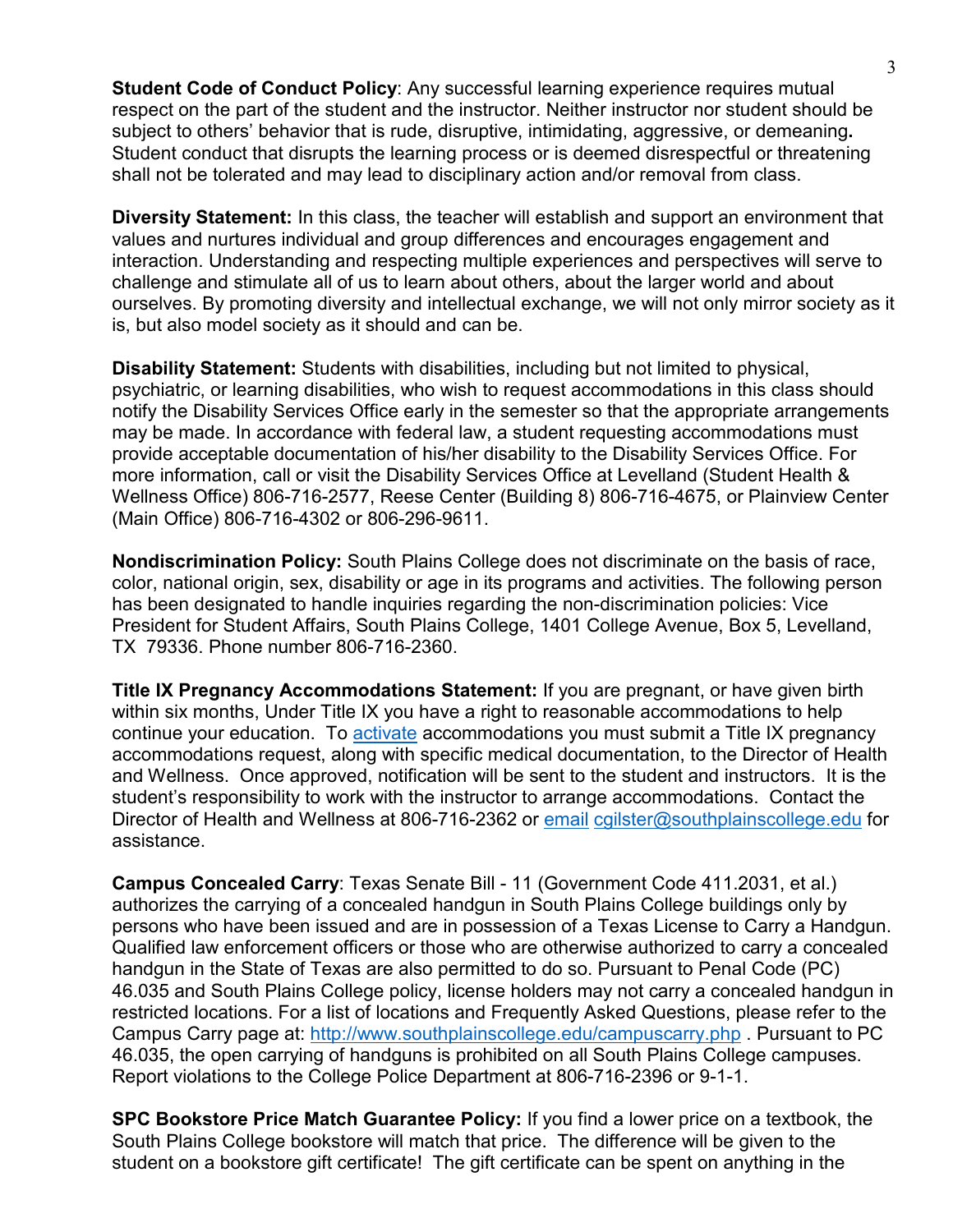store. If students have already purchased textbooks and then find a better price later, the South Plains College bookstore will price match through the first week of the semester. The student must have a copy of the receipt and the book has to be in stock at the time of the price match. The South Plains College bookstore will happily price match BN.com & books on Amazon noted as *ships from and sold by Amazon.com*. Online marketplaces such as *Other Sellers* on Amazon, Amazon's Warehouse Deals, *fulfilled by* Amazon, BN.com Marketplace, and peer-to-peer pricing are not eligible. They will price match the exact textbook, in the same edition and format, including all accompanying materials, like workbooks and CDs. A textbook is only eligible for price match if it is in stock on a competitor's website at time of the price match request. Additional membership discounts and offers cannot be applied to the student's refund. Price matching is only available on in-store purchases. Digital books, access codes sold via publisher sites, rentals and special orders are not eligible. Only one price match per title per customer is allowed.

**Note**: The instructor reserves the right to modify the course syllabus and policies, as well as notify students of any changes, at any point during the semester.

## **SOUTH PLAINS COLLEGE MATHEMATICS AND ENGINEERING DEPARTMENT COURSE POLICIES AND PROCEDURES MATH 0315: BEGINNING ALGEBRA**

**INSTRUCTOR**: Mr. Moffett **OFFICE**: 215 Reese Campus **PHONE:** 806: 716-2528 E-MAIL: [lmoffett@southplainscollege.edu](mailto:lmoffett@southplainscollege.edu) 

**Office Hours:** *Reese Center (RC) Room215*

| Monday                                     | Tuesday                        | Wednesday                    | Thursday                       | Friday |
|--------------------------------------------|--------------------------------|------------------------------|--------------------------------|--------|
| $8:00-9:00$<br>$10:45-11:00$<br>12:45-3:45 | $8:00-9:00$<br>$10:45 - 11:00$ | $8:00 - 9:00$<br>10:45-11:00 | $8:00-9:00$<br>$10:45 - 11:00$ |        |

**MY MATH LAB (MML) is required.** The **ebook** is available on My Math Lab. The website for **MML** is [www.pearsonmylabandmastering.com](http://www.pearsonmylabandmastering.com/) . You may purchase **MML** online with a **14 day grace period for payment**. **MML** may also be purchased at the book store as a stand alone or in combination with the hardcopy textbook. **The hardcopy book is optional.**

## **HOMEWORK** (**HW**): HW and quizzes are on **My Math Lab (MML)** at

[www.pearsonmylabandmastering.com](http://www.pearsonmylabandmastering.com/) **MML is designed to help you succeed in math** and is delivered inside a web-based course delivery system. MML provides multimedia instruction and unlimited practice exercises correlated to the examples and exercises in your textbook. **I have had very positive feedback from students concerning MML.** The work will be submitted online as you work the problems on paper. Complete online **HW**, and **quizzes** within two days after lecture. **Do the same work on paper**. Have your work in order in a section marked homework in your **three ring binder** and bring it to class. Have the HW and quizzes in the same order that they occur on MML. Late HW will not be accepted. **Use pencil for all work**. Write neatly. You may write on the back. **Copy the problem, show your work**, and clearly indicate the answer. **Skip a line** between each problem. The **heading** requires your **name**, date, chapter, and section**.** Some HW sections are considered prerequisites and are not covered in lecture. **Good study habits are imperative for success.**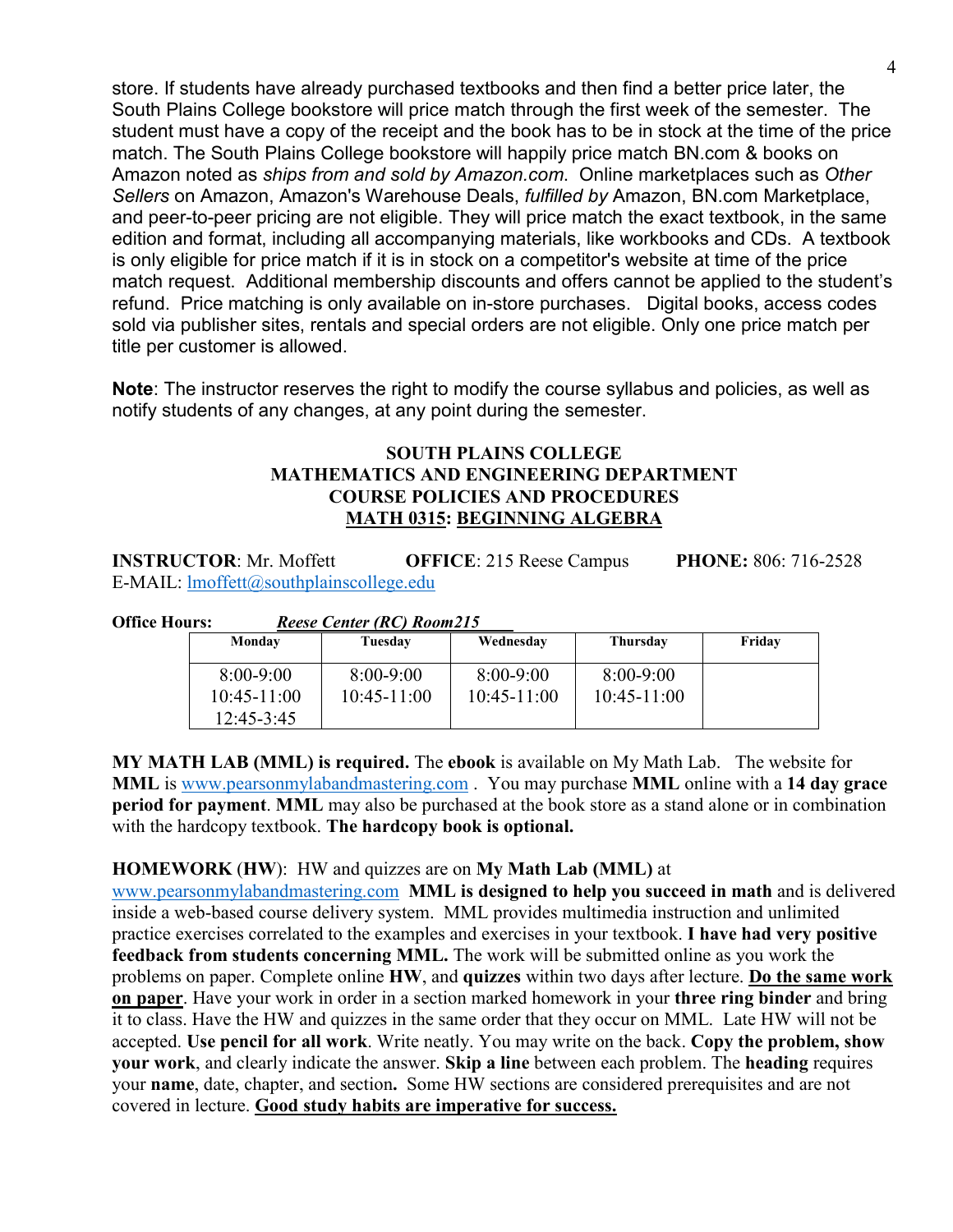**VIDEO LECTURES on Blackboard (Bb):** A video of each lecture has been made available on **Bb**. The student will be expected to view and take notes on the assigned lectures prior to attending face to face (**F2F**) at the scheduled time in the scheduled room. Keep notes in a three-ring binder. The work from homework and quizzes from **My Math Lab** should be kept in the same binder. Time spent F2F with the instructor will be used to ask questions pertaining to the video lectures on Bb and to work extra problems. Announcements will be posted on Bb pertaining to assignments and test dates.

**TUTORING**: Tutoring resources are available onlineVia **MML**.

**SUPPLIES**: You will need a scientific calculator, pencils, graph paper and a three ring binder for notes and homework. Calculators will not be allowed on some tests. **Graphing calculators are not allowed**. If you have a *laptop computer* please bring it to class.

**DROPPING A COURSE:** To drop the course, return a completed official drop to the registrar's office. Follow the official Drop/Withdrawal Policy & Procedures in the class schedule.

**EXAMINATIONS**: There will be **4** major exams. You must show your work in pencil on the test. Tentative dates for the exams will be on the class schedule. Take a rest room break before the test. Finish the test and turn it in before leaving the room. Please correct the exams as they are returned in partial preparation for the final. **Exams may not be made up**. If you are absent on the day an exam is given, you will receive a grade of **zero** for that exam.

**GRADING**: **Homework and quizzes** on My Math Lab (**MML**) online will count as **12%** of your grade. For **extra practice** work problems from the textbook. Some answers are in the back of the book. There will be **four exams and a final**. **Each exam** will count **17%** and **the final** will count **20%. If class is dismissed or does not meet face to face (F2F) during finals week due to weather or for any other reason, your grade may be the average you have prior to taking the final test.** 

**Final grades will be awarded on the following scale: A** 90-100 ; **B** 80-89 ; **C** 70-79 ; **D** 60-69 ; **F** below 60 .

# **STUDENT RESPONSIBILITIES:**

- **1. READ YOUR SYLLABUS**!
- **\*2. Watch and take notes on assigned lecture videos prior to attending class.**
- **3. Attend class. Avoid being tardy.** Be aware of announcements made in class.
- **4. Read the sections assigned before class.**
- **5. Do online assignments**.
- **6. Work extra problems**, as needed, to understand each topic.
- **7. Turn cell phones OFF or on silent prior to entering the classroom.**  *A cell phone violation may result in a student being dropped from the class. Any use of the cell phone is considered a violation.*

**Behavior and Discipline**: Please keep a **positive attitude** and come to class desirous to learn. Treat yourself and others with respect. Any student not doing so will be asked to leave. Please assist in maintaining a classroom environment that is conducive to learning. Refrain from reading newspapers, chewing tobacco products, or otherwise being disruptive in class**.** A student is considered absent for disruptive behavior. A violation of cell phone rules is considered disruptive behavior. Keep all other unauthorized electronic devices off. You may be dropped from the class for any disruptive behavior.